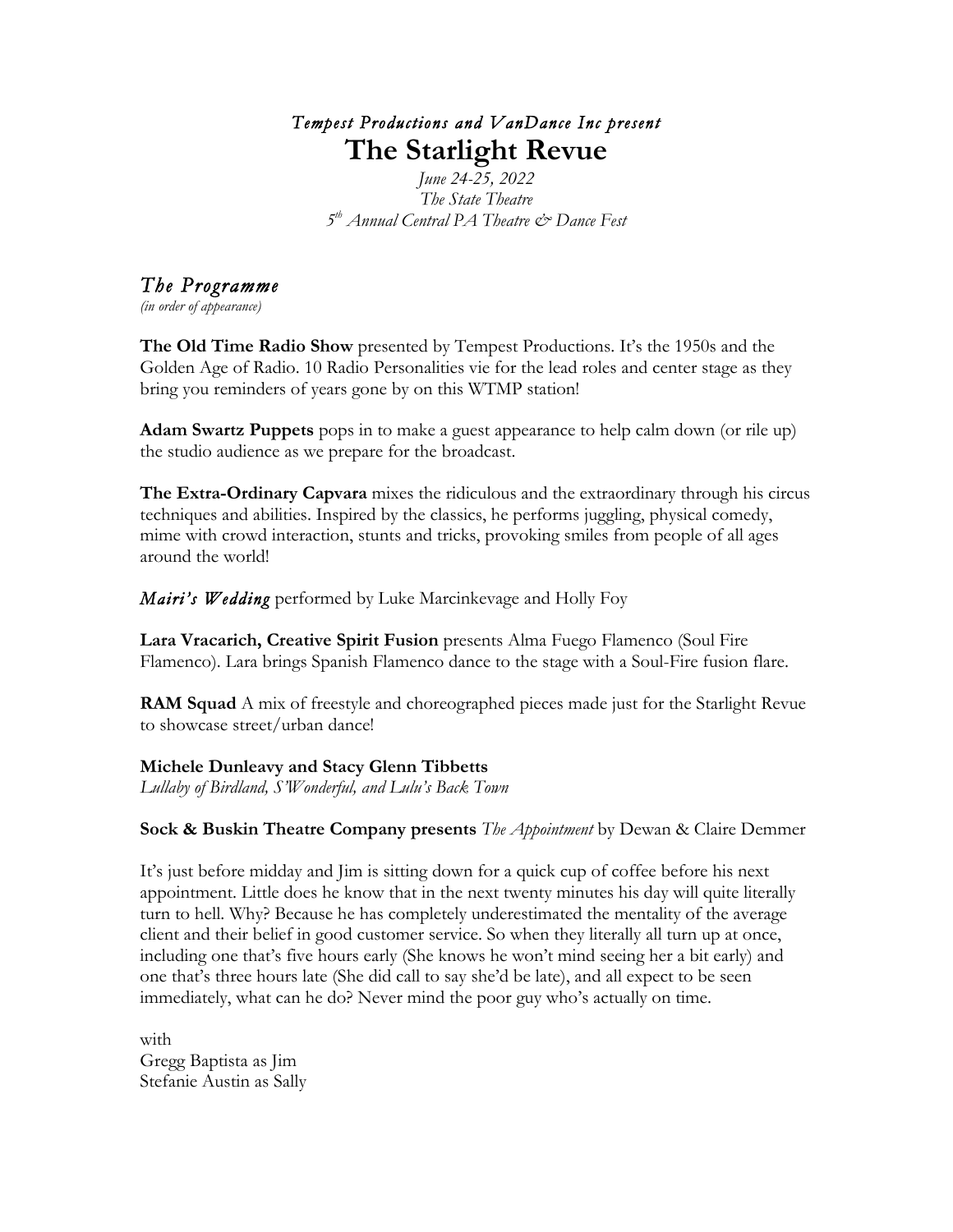#### **VanDance Inc. presents** *Driftwood Spirit (world premiere)*

Choreography: Ann Van Kuren Music: Ambedo by Rachel Panitch, recorded by Cardamom Quartet, 2018 with Lisa Goddard, Rachel Panitch, Gillian Gallagher, and Ariel Friedman

Written as a part of Artist Residency at Acadia National Park, in particular, inspired by time spent at Isle au Haut. The title comes from John Koenig's Dictionary of Obscure Sorrows - a collection of invented words for shared human experiences. His definition for ambedo is: "a kind of melancholic trance in which you become completely absorbed in vivid sensory details—raindrops skittering down a window, tall trees leaning in the wind, clouds of cream swirling in your coffee—briefly soaking in the experience of being alive, an act that is done purely for its own sake."

Preludes, Book 1, No.2: Voiles (Sails) by Claude Debussy Suite Bergamasque: Claire De Lune (Moonlight) by Claude Debussy

Text: "The Dreamer-Moodas (The Dream Spirit)" by Molly, Spotted Elk, arranged by Cynthia Mazzant Film: Jessica Cook Performers: Cynthia Mazzant and Ann Van Kuren

*This project was made possible by the Pennsylvania Council on the Arts, a state agency. The Pennsylvania Council on the Arts is supported by the National Endowment for the Arts, a federal agency.*

## *Special Thanks!*

Jim Colbert Holly Foy Stephanie Gates Hot Styles Dance Company IGAR Josephine Pirrone Mary Rohrer-Dann The State Theatre Jon Vicker-Jones Webster's Bookstore Cafe

### *about the artists (alpha order)*

**Stefanie Austin (the assistant)** is the President of Sock & Buskin Theatre Company and is also playing "Sherry" in their debut show, *Sibbleger.* Stefanie's been an actor, director, and various other roles in a number of productions since 2014; her most recent role was as "Miss Scarlet" in SCCT's *Clue* in April.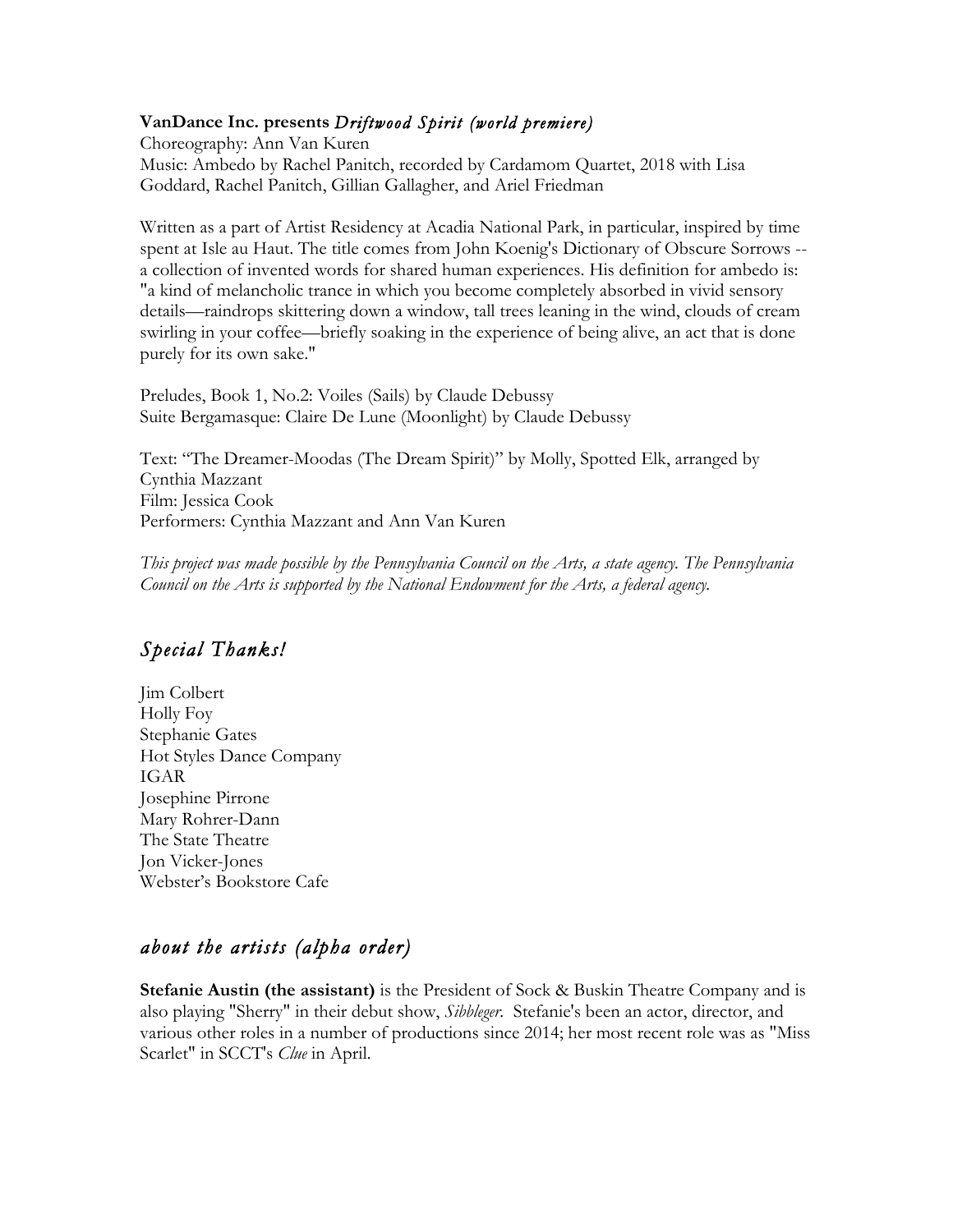**Gregg Baptista (the doctor)** worked in high school and community theatre in his native Massachusetts and returned to theatre last year after a long hiatus. He was most recently seen as Mr. Green in State College Community Theatre's production of *Clue* and is serving as producer on Sock & Buskin Theatre Company's first production, *Sibbleger*.

**The Community Players** is comprised of community members dancing together. This month we concentrated on period dances from the Regency Period, the Victorian Period, and 40s-60s pop dance. Our Pop-Up Dance Parties are for all ages, all experiences, all abilities and offered free. www.centralpatheatre.com

**Jessica Cook** is a filmmaker and photographer from Saint Augustine, Florida. She graduated from Pennsylvania State University with a BA degree of Film Production and the Smeal Business Certificate in May 2022. In her future, she will be continuing her film and photography career wherever she ends up.

**Michelle Dunleavy** Michele has choreographed and performed extensively throughout the Mid-Atlantic region. She works in a variety of dance forms including tap, jazz, and modern, and her choreography has been presented in Chicago, Pittsburgh, Philadelphia, Minneapolis, NYC, Maryland, and West Virginia. In addition to performing her own work Michele has danced with Kompitus Rhythm Collective, Take it Away Productions, Pittsburgh Opera, Junction Dance Theatre, Physical Theatre Project, DANA Movement Ensemble, ETCH Dance Co., and B3W.

Michele's most recent project, Steel Valley Rhythms (SVR) is a percussive dance piece and community engagement project that investigates the connections between place, memory, and embodiment as experienced by generations of Pennsylvania iron and steelworkers. Other recent projects include, 5/4 Ever a tribute to the life and music of Dave Brubeck, and choreographic commissions by jorsTAP (Chicago) and The Lady Hoofers (Philadelphia). Michele's work has been supported through grants from the Greater Pittsburgh Arts Council, the Galaxy Arts in Education program, and Penn State's College of Arts and Architecture, where she was an embedded researcher in the Arts and Design Research Incubator.

Michele is a Professor of Dance in the School of Theatre at Penn State University, where she teaches Tap Dance, Intro to Jazz Dance, and Supporting Communication Through Performance, She also contributes original choreography to Penn State Centre Stage. Favorite productions include: The Wiz, Rent, Good Kids, American Idiot, She Kills Monsters, and the Wild Party.

**Stephanie Gates** (Peggy Parker) Stephanie has worked with many local theatre groups, onstage and off. Favorite onstage roles include Big Mama in Cat on a Hot Tin Roof, and Aunt Abby in Arsenic and Old Lace. She is employed at the Penn State University Libraries Music and Media Center and helps to manage the audio and video collections.

**Megan Irwin** (Penelope Pruitt) Megan Irwin is a fourth year BFA Acting major at Penn State. Recent credits include Results Will Vary (Swing), Lonely Together (Sophie), and The Curious Incident of the Dog in the Nighttime (Ensemble/Lady in Street/Station Policeman). Megan is so excited to be part of the 2022 Theatre and Dance Festival!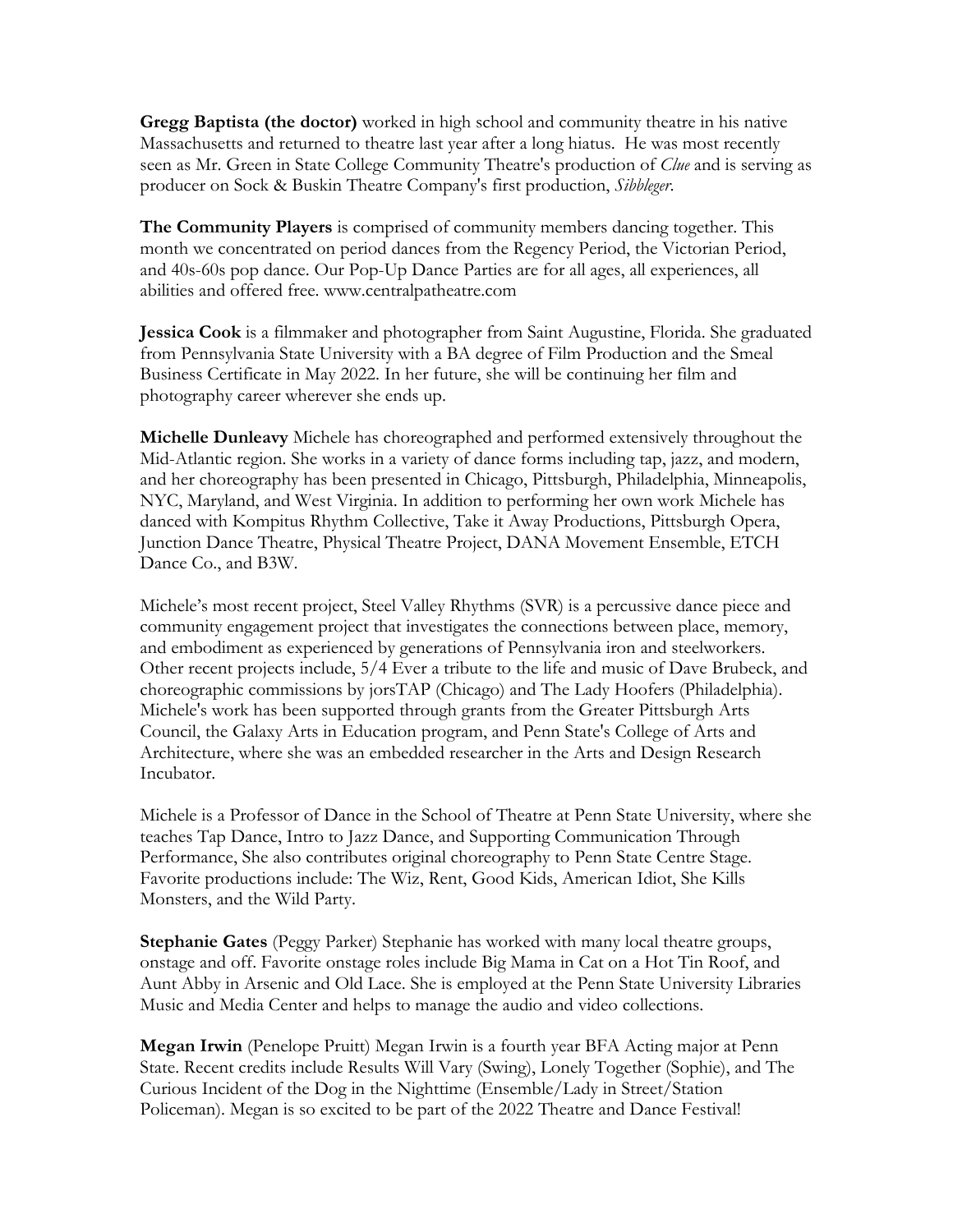**Evan Marcinkevage** has enjoyed theater since elementary school. He's appeared in productions with Singing Onstage , Park Forest and Delta Middle Schools, Tempest Productions, and most recently in *Fallout* by Mary Gage. Some of Evan's favorite roles include Lumierre in *Beauty and the Beast,* and Evan Goldman in *13!.* Evan enjoys playing music, and playing and commentating Esports. A recent graduate of the Delta Program High School, he is excited to be an incoming freshman at Penn State in the Electrical Engineering and Computer Science Program.

**Luke Marcinkevage** (Jim Johnson) will be starting his 10th grade year at the Delta Program High School. He has performed in shows with the Delta Program Middle School (*Into The Woods, Once On This Island*), Singing Onstage (*Annie*), and with Tempest Productions (*Medea*), and in *Fallout* by Mary Gage. Luke is a talented artist and musician who likes dancing, singing, writing, playing piano and composing music, and creating digital art.

**Paul Marcinkevage** (Fred Franklin) After years of supporting his children's theatrical interests, Paul decided to become involved himself and over the years has performed in productions with the Central PA Theatre and Dance Fest, Tempest Productions, and the Next Stage. In addition to his bucket-list role of Benedick in Shakespeare's *Much Ado About Nothing* opposite his actual wife's role as Beatrice, Paul's other favorite performances include *Jekyll and Hyde, An Ideal Husband, Under Milkwood, Poe: Deep Into That Darkness, My Dear Friend: The Letters of John and Abigail Adams,* and *Fallout*.

**Cynthia Mazzant** is a member of the Society for Stage Directors and Choreographers, The Dramatists Guild, and the National Dance Education Organization. She serves as the Artistic Director of Tempest Productions and the Central PA Theatre & Dance Fest. She has been awarded several National Endowment for the Arts grants for her work with arts-ineducation and literacy through the arts. As a performer, Cynthia has toured throughout the US, Europe, and South America. www.cynthiamazzant.com

**Rachel Panitch** is a Boston-based violinist, improviser, composer, and teaching artist. Rachel performs Classical music with the Cardamom Quartet, is a dance fiddler with French Roast, and improvises with audiences as a part of Thread Ensemble (a trio of violins and vibraphone).

**Josephine Pirrone** first performed with Tempest Productions in Nora and Della Ephron and Ilene Deckerman's *Love, Loss, and What I Wore*. She has been involved with the Central PA Dance & Theatre Fest since its inception in 2018. She participated both behind the scenes and on-stage and on-line as the Fest went virtual in 2020 and 2021. As are all of us, she is thrilled that Fest goes live in 2022. Previously, she performed in the SCCT productions of two of Wendy Wasserstein's plays; *The Heidi Chronicles*, in which she played the role of Heidi, and *The Sisters Rosensweig*, as the more boisterous Dr. Gorgeous. More recently, she played Grace in The Next Stage's production of Susan Griffin's *Voices.*  Josephine is a long-time educator and has assisted in several of Tempest's arts in education programs.

**Kim Plummer** (Bitsy Bidwell) is employed as the Assistant Director of Alumni Relations for the School of International Affairs at Penn State University. She resides in Pa Furnace and is the mother of two children ages 19 and 21 along with 3 fur babies (two dogs and a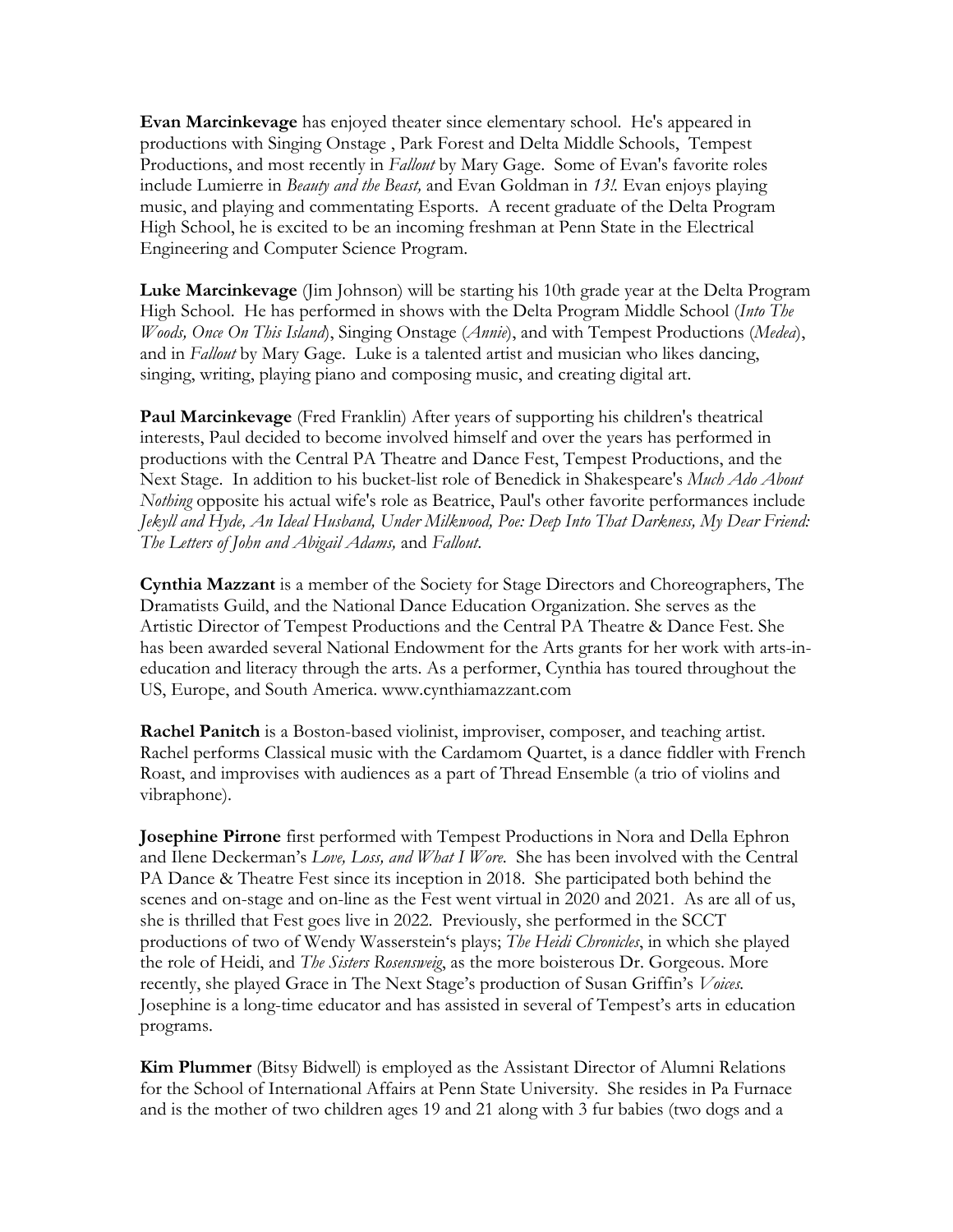cat). She has appeared in many local theatre productions, most recently in the role of Mrs Peacock in State College Community Theatre's production of Clue: Onstage. Other stage credits include: Violet Newstead in 9 to 5 the Musical, Billie Dawn in Born Yesterday, Elvira in Blithe Spirit, Belinda Blair in Noises Off, Gabriella in Boeing, Boeing, and Margaret in Much Ado About Nothing.

**Raw Aesthetic Movements**, better known as **RAM Squad**, is Penn State's only freestyle organization on campus. RAM's purpose is to promote the art and expression of street/urban dancing in an informal environment where club members can observe, participate and learn. If you would like to learn how to dance and explore hip hop a little bit more, look them up on Instagram  $@$ ram\_squad and come to any of their open practices. Anyone is welcome to join the RAMily.

**Gordon Robinson** (Tom Thomas) is a transplant from Philadelphia who has lived in State College since the late nineties, he is hoping that in another twenty five years he will be considered a "local". Since moving to the area Gordon has acted with darn near every theater company in the State College area and is always thrilled to be given another opportunity to take to the stage. In his non-theater spare time he is the Co-Owner and manager of IGAR Games, the brand new hobby level game store on Martin street in State College. Gordon is eternally grateful to Tempest Productions for allowing him this shameless plug.

**Sock & Buskin Theatre Company** is the area's newest community theatre. Established in May 2022, S&BTC is committed to building a welcoming, vibrant, community-driven theatre group in Centre County. *The Appointment* (revue skit) and Sibbleger *at the* Central PA Theatre & Dance Fest are S&BTC's debut shows and will host dinner theatre shows in the fall. Thanks for supporting local theatre and dance! https://sockandbuskintc.org/

**Adam Swartz Puppets** Adam Swartz has a degree in Integrative Arts from Penn State University. He has been traveling the United States since 1999, using his powers of storytelling and puppetry for good. He has a background in performance, multimedia visual art, technical theater, and education. Adam gained much insight and experience training with the Brooklyn Puppet Conspiracy at a series of workshops, as well as Sesame Workshop puppeteers at a week-long invitational workshop. He also ventured from Pennsylvania to the University of North Texas for "Beyond the Sock," another week of training with skilled muppeteers.

For Adam Swartz Puppets, Adam creates and performs original, interactive puppet shows to entertain and educate crowds of all ages. He directs summer theater camps and presents year-round workshops for children and adults and is a registered artist with the Pennsylvania Council of the Arts and participates in extended residency programs with Galaxy Arts in Education and Arts Erie in Pennsylvania.

Adam also designs and builds puppets for other artists. In addition to puppeteering, acting, and doing technical work for his own theatre company and others, Adam is a storyteller for Middle Earth Studios in Stony Run, Pennsylvania.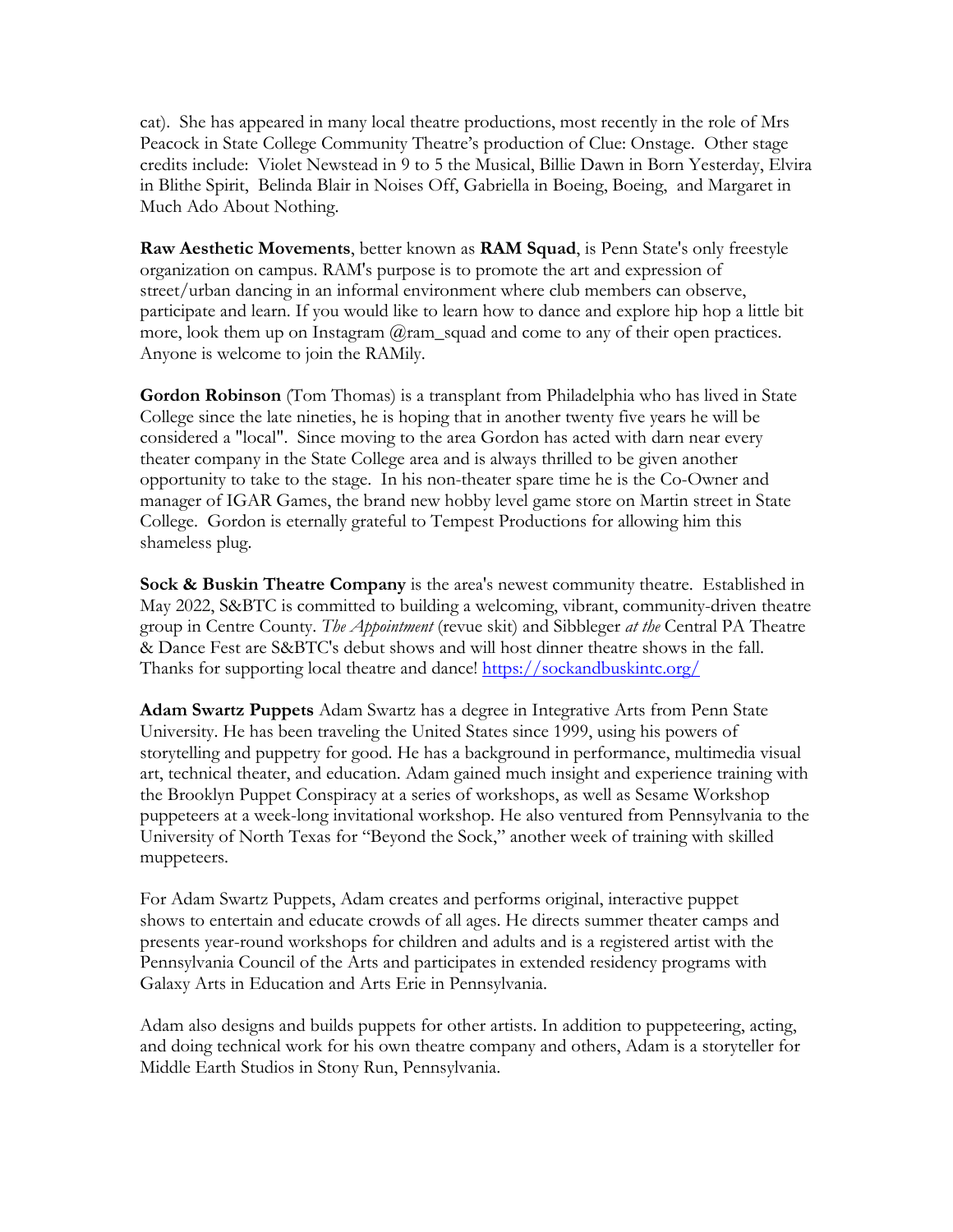**Tempest Productions and The Central PA Theatre & Dance Fest.** The Central PA Theatre and Dance Fest showcases the Centre region's vibrant professional and preprofessional theatre, dance, and other performing arts groups through one immersive weekend each summer. The Fest invites both local residents and visitors alike to experience State College as a thriving destination for the performing arts. Enjoy groundbreaking performances from local and national artists, learn a new skill at a workshop, and take in all our community has to offer.

The Fest intends to lift up the local performing arts community year-round. Check under the Live Performance tab to learn more about our area's talented community of artists in theatre, dance, and other performing arts as well as to stay updated on upcoming performances throughout the year.

The Central PA Theatre and Dance Fest was founded in 2018 by two long-time members of the local theatre community, Cynthia Mazzant and Elaine Meder-Wilgus, through the nonprofit theatre company Tempest Productions Inc. Tempest Productions has been providing theatre and theatre-in-education programming to communities since 1996 through access to quality family-oriented theatre. Tempest's community programs – The Journey Series, StoryBook Theatre, and the Shakespeare Festival Series – have reached over 100,000 people with experiential events filled with reading, writing, and arts activities.

**Stacy Glenn Tibbetts** (guitar/vocals) is grateful to the Central PA Theatre and Dance Festival, Michele Dunleavy, The State Theatre, and his family for this opportunity!

Recent performing credits include the Nittany Lion Inn's PA on the Patio events from 2015- 19, The Village at Penn State, and regular appearances at Zola Bistro and Big Spring Spirits with Leah Mueller and Her Rhythm and the Stacy Glen Trio. Stacy has also played guitar for productions of A Man of No Importance, Smokey Joe's Cafe, Little Shop of Horrors, Dreamgirls, Bye-Bye Birdie, and Hello, Dolly for Penn State Centre Stage, 4th Wall Music Theatre, Fuse Productions, and the Nittany Valley Symphony.

Also a composer/songwriter, Stacy co-wrote Bella Sicilia: The Gourmet Musical (2004) and Dialing for Donna (2011). He has released two CDs of his songs, Alleyways (2001), and Out On the Town (2010), featuring jazz vocalist Catherine Dupuis and the Rick Hirsch Quartet.

In NYC, his originals have been performed at Don't Tell Mama, The Dramatists' Guild's Loewe Room, The Planet Connections Theatre Festivity, and the American Popular Song Society's annual writer's cabaret.

Stacy teaches writing at Penn State and lives in Bellefonte with his wife, Gina, and daughter, Johanna. Member: Dramatists Guild of America, ASCAP, and Theatre Resources Unlimited.

**VanDance Inc,** State College's own professional dance company for 21 seasons, is dedicated to creating and presenting unique, high-quality contemporary dance works through professional artist collaborations. VanDance delivers dance as an alive and vital art form through integrity in the creative process, education of audiences, and outreach to underserved populations.